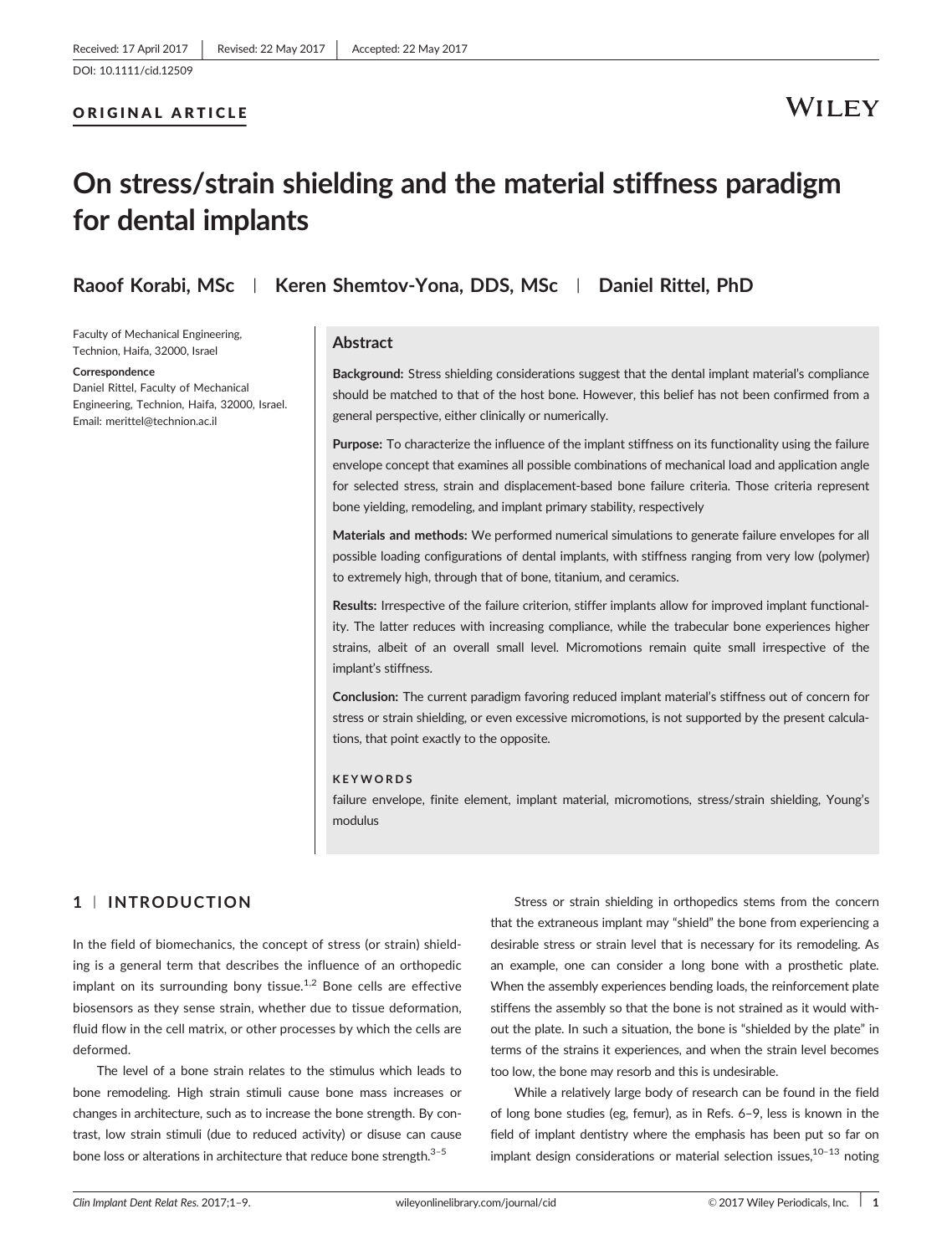that Cilla and colleagues<sup>6</sup> recently expressed doubts on the influence of those 2 factors for hip prostheses.

Here, one should note the early study of Wiskott and Belser<sup>14</sup> who discussed the concept of stress shielding, and suggested that the straightforward extrapolation of this concept for long bones to the realm of dental implantology makes little sense. Their claim relies on the nature of the stresses and loading configuration experienced by a long reinforced bone, as opposed to an implant bearing jawbone, since the 2 cases are quite different in terms of loading.

As of today, most of the studies found in the literature, including the ones cited herein, consist of numerical simulations in which 2 stress or strain distributions are compared, namely before and after implantation, or simply corresponding to 2 or more designs and/or materials. One can indeed expect that the analysis of 2 totally different conditions, for example, with and without implant, will result is very different stress and strain distributions in the host bone. This is the general context in which the concept of shielding is currently understood and evoked.

It is also important to note that this concept becomes relevant only once a criterion has been formulated or adopted, that describes the response of the bone to the mechanical stimulus. In that respect, the widely accepted Wolff's law and mechanostat model $15-17$  consider the bone strain as the relevant mechanical factor that dictates bone remodeling. More recently, Piccinini and colleagues<sup>18</sup> performed a joint clinicalnumerical study and refined the concept to the identification of the equivalent (octahedral) shear strain as the specific factor in question.

If one sets aside the issue of implant geometrical design, a very actual question regarding shielding relates to the selection of implant materials such as ceramic<sup>19</sup> or polymers,<sup>20</sup> that differ significantly in their mechanical properties from those of the more conventional CPtitanium or alloys used in implant dentistry. One might even think of severely deformed commercially pure titanium severe plastic deformation (SPD), $^{21}$  whose tensile strength exceeds significantly that of the Ti6Al4V alloy.

Here, one can also set aside implant strength considerations, since whatever material is selected, it is not expected to fail as a result of monotonic overloading, while the bone is the component of the boneimplant system that should be scrutinized. In other words, the implant is not expected to reach its monotonic mechanical failure load, whereas the weak link in the implant-bone system is obviously the bone. Consequently, the relevant property for bone shielding considerations is the elasticity of the implant material as the factor that determines load transfer to the bone.

In the quest for materials whose modulus of elasticity comes closer to that of the bone, Stoppie and colleagues<sup>20</sup> performed a clinical and modeling study of 2 implant materials with radically different elasticity moduli, namely PEEK (polymer) and Titanium, for which the ratio of the Young's moduli is about 3%. While underlining the importance of the bone-implant interfacial parameters (also noted by Vaillancourt and colleagues $^{22}$ ), the authors observed an improved osseointegration with the PEEK implants, which they attributed to its low modulus of elasticity and its influence on the peri-implant strains. In a recent study,

Piotrowski and colleagues<sup>23</sup> presented a thorough numerical study of the influence of Young's modulus on the bone field parameters. The reported results concern the cortical bone only, and among the study cases, one can find the Young's modulus of dentine which is treated as the reference material. The selected loading case is vertical only, with a fixed load (pressure) value applied on the implant. The authors conclude, like many previous studies, that in order to get as close as possible to the reference case, the Young's modulus of the implant has to be as close as possible to that of the reference bone/material, which is perfectly logical and in fact the current paradigm in the field. Let us note here that this conclusion stands somewhat at odds with the previous study of Vaillancourt and colleagues<sup>22</sup> who resorted to extremely low modulus materials as their best choice.

From the above-mentioned studies, it appears that the current paradigm is that lower Young's modulus materials are preferrable for implant manufacturing. However, those conclusions lack generality for the reason that they only consider one, or at most 2 loading, particular configurations (angle and magnitude of the applied load). Moreover, while the concept of shielding is alluded to, it is not always clear what is the reference case with respect to which shielding is observed, and whether shielding applies to stresses, strains or even displacements in the host bone and at the bone-implant interface. Finally, while the cortical bone is obviously the main component to "suffer" from the loading (see eg, Ref. 24), one should also verify the fate of the trabecular bone.

Therefore, the main issue to be addressed in this work is that of the influence of the modulus of elasticity of a dental implant on the stress, strain and micromotions in the host bone, with emphasis on generality of the loading configuration (values and angles).

For this goal, we use the concept of failure envelope, recently proposed by Korabi and colleagues.<sup>24</sup> The failure envelope is defined as the locus of all admissible vertical and lateral loads that can be safely applied to the dental implant without exceeding the selected criterion for bone failure, be it stress, strain or strain energy density-based.

In other words, one does not perform a calculation to determine stresses, strains, and displacements in the host bone for a specific load case, but rather, one selects the bone failure criterion and calculates all possible admissible load configurations (value and angle) for the boneimplant assembly, namely the failure envelope. Within this concept, shielding is to be understood as the reduction (negative) or even increase (positive) of admissible loads in a comparative way.

For a fixed bone-dental implant geometry, this article presents a systematic numerical study of the influence of the modulus of elasticity of a dental implant on the jawbone, with reference to potential shielding effects. The investigated implant is (arbitrarily) assigned a modulus of elasticity of E/100,  $\sim$ E/5, E/2, E, 2E, and 100E, respectively, with E being the Young's modulus of Titanium while all other parameters of the problem are fixed. Note that E/2, E, and 2E cover the broad range of engineering materials from polymers through metals and ceramics. The last case of the 100E material describes an extremely stiff imaginary material, while the E/100 case is an extremely soft polymer. The  $\sim$ E/5 modulus has a special meaning as it represents the modulus of the cortical bone. We limit ourselves to 2 bone failure criteria: Strain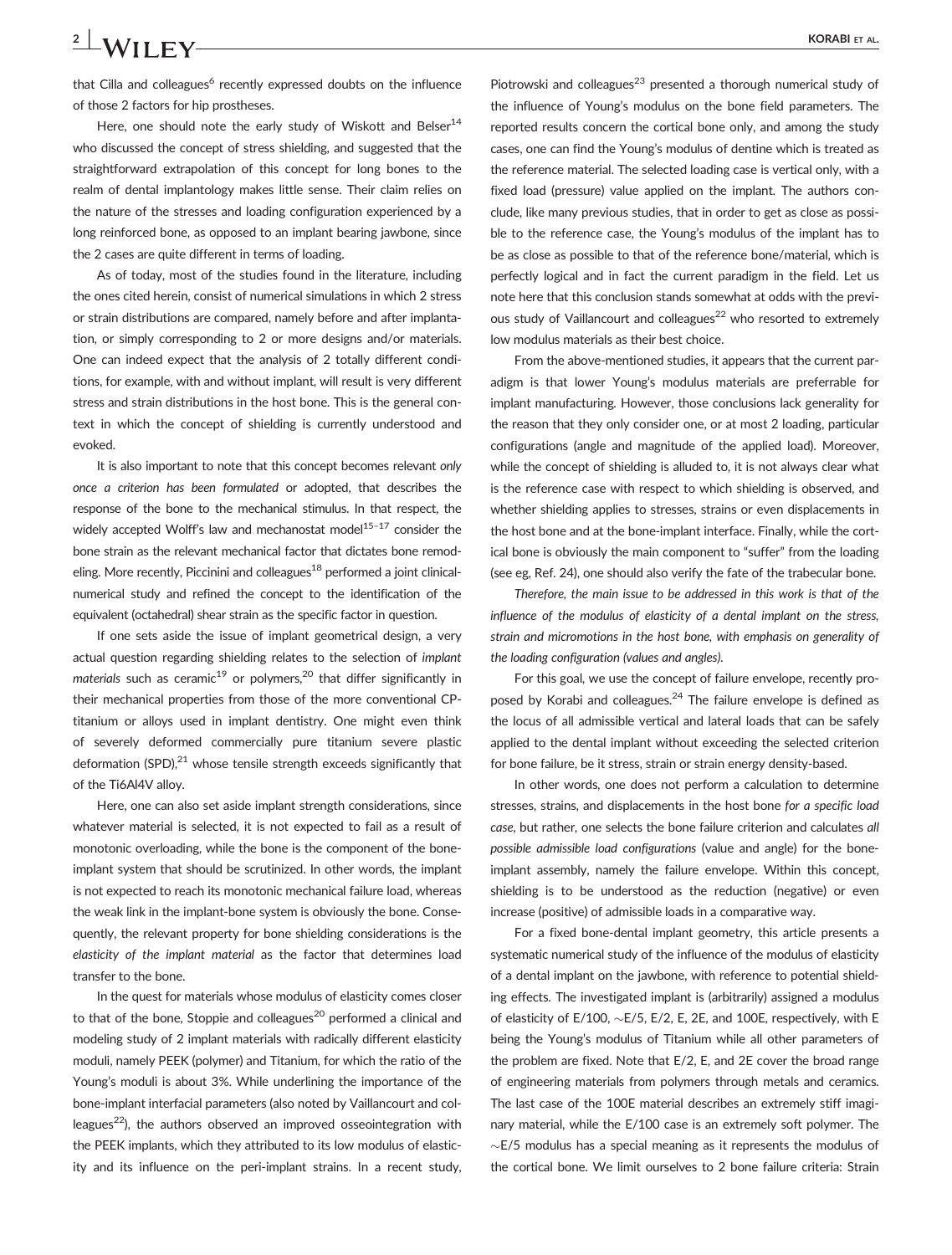

FIGURE 1 A, Implant system exploded view. B, Model assembly, including the bone cut section and implant system, with the boundary condition on each side of the bone. The area circled in red is the region where the loads were applied. C, Zoom in on the region where the loads where applied. D, Meshed model of the bone-implant model. E, Zoom in on the refined mesh near the implant-bone contact region

(mechanostat-based), and stress (bone yielding) considerations, and compare them in terms of failure envelopes.

In addition, we examine one specific loading case to assess the influence of the implant's stiffness on the bone-implant relative micromotions.<sup>5,14</sup> Likewise, we examine the apical strains in the trabecular bone to assess any possible extensive damage in that region that might result from implant stiffness variations.

The first part of the article introduces the numerical model. The second part shows and compares the calculated failure envelopes based on octahedral shear strain,<sup>18</sup> and Tresca (shear) stress. Next, we present results about bone-implant micromotions and strains in the trabecular bone. The results are discussed, and the article ends with concluding remarks.

# 2 <sup>|</sup> MATERIALS AND METHODS

A bone section extracted from the mandible and implant system were modeled using finite element (FE) method under the assumption of small strain linear elasticity. The 3D nonlinear static analyses were carried out using the commercial code Abaqus.<sup>25</sup>

### 2.1 | Parts and material properties

The bone section geometry was acquired from the literature.<sup>26</sup> A section from the molar region between the first and third molars of the left side (shown in Figure 1B) was obtained. To account for the 2 bone macro-structures, a 2 mm thick cortical bone shell<sup>27</sup> was created, surrounding an internal trabecular bone. The last step was the insertion of the implant into the second molar location in the bone, and creating a cut of its shape, resulting in a perfect geometrical fit between the implant's geometry and bone section used.

The selected implant system is very similar to a commercial implant (MIS Seven, [http://www.misimplants.com/implants/brands/seven/](http://www.misimplants.com/implants/brands/seven/seven-mf7-13375.html) [seven-mf7-13375.html](http://www.misimplants.com/implants/brands/seven/seven-mf7-13375.html), Figure 1A). The implant has a 3.75 mm diameter near the neck and is 13 mm long, with 5 micro-rings near the top, where it is supposed to be in contact with the cortical bone. The implant features a conical shape with threads that reduce in thickness near the apical bottom.

The abutment Figure 1A, is 13 mm long, with a hexagonal connection at the bottom, that is designed to be inserted into a matching implant. Usually the crown is fitted on top of it, however to decrease the number of parts and save on computing time, the loads where applied directly on top of the abutment.

The connecting screw Figure 1A, is designed to hold the abutment and implant together, restricting any relative movement between them. The screw is 7.5 mm long.

All the parts used in this work were assigned a linear elastic, homogenous material model.

The cortical bone was assumed to be isotropic with its mechanical properties according to Ref. 28, listed in Table 1.

TABLE 1 Elastic mechanical properties of materials used in the FE model

| Material                | Young's<br>modulus E (GPa) | Poisson's<br>ratio $v$ |
|-------------------------|----------------------------|------------------------|
| <b>Ti-6AI-4V FLL</b>    | 113.8                      | 0.33                   |
| Isotropic cortical bone | 19.7                       | 0.30                   |
| Cancellous bone         | 0.056                      | 0.34                   |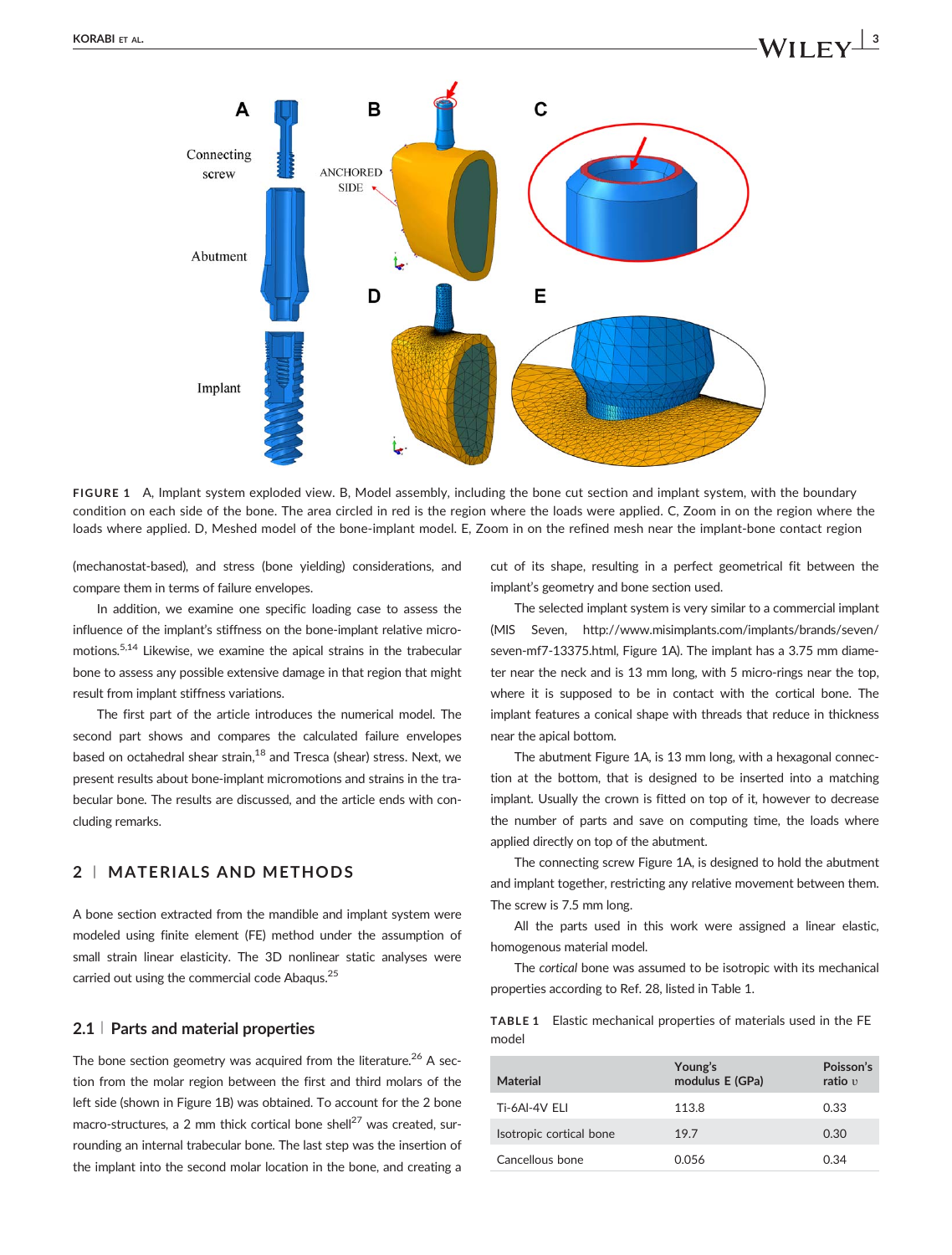# $4 \overline{\text{M}}$  if  $\text{FV}$   $\text{KORABI ET AL.}$

The trabecular bone was also assumed to be isotropic, with mechanical properties according to Refs. 29 and <sup>30</sup>, Table 1. The material model was simplified without impairing the accuracy of the results.<sup>24</sup>

Since the main purpose of this work was the effect of Young's modulus of the implant system on the bone stresses and strains, different isotropic mechanical properties where assigned to the implant system (implant, abutment, and connecting screw). Those properties could represent different engineering materials, ranging from soft polymers all the way to the toughest ceramics, and an extreme (imaginary) stiffness case. The selected moduli values were referred to that of Ti-6Al-4V ELI $^{31}$  (Table 1). The cases chosen in this work are: E (Ti-6AI-4V), E/ 100 (soft polymer),  $\sim$ E/5 (cortical bone), E/2 (modified/soft titanium alloy), 2E (ceramic), 100E (imaginary material).

#### 2.2 <sup>|</sup> Boundary conditions and interactions

Since the selected bone section is large enough with respect to the inserted implant in its middle, the boundary conditions on the far ends of the bone do not affect the local results near the implant, so that their sole role is to constrain rigid body motions. Thus, the distal side (where the Ramus is connected) was chosen to be fixed, while the mesial side was left free, as shown in Figure 1B.

Frictional contact (Coulomb friction) was assigned as the type of interaction for all the parts in in the model. A Ti-Ti coefficient of friction (COF =  $0.36$ )<sup>32</sup> was assigned for the implant system parts (abutment, implant, and connecting screw), while the bone-implant interaction was assumed to be characterized by a coefficient of friction of 0.5 (COF = 0.5). This value is justified since the reported range of static coefficient of friction between bone and Titanium varies between COF =  $0.39$ – $1.00$ ,<sup>33</sup> depending on the surface finish/roughness of the implant.

#### 2.3 <sup>|</sup> Loading procedure

The loads were applied on the top of the abutment, Figure 1C. According to literature,  $29,34,35$  mastication loads exhibit a large variability in magnitude and direction. In order to recreate the failure envelope concept displayed in Ref. 24, the same loading procedure was adopted in this work, were the effect of the lateral and vertical loads combined and separate are presented. The procedure adopted was as follows:

Step 1: a prescribed fixed vertical load was applied to the top of the abutment (-y direction).

Step 2: the previous vertical load was kept, and a lateral load was applied (in the palatal direction, -x), increasing gradually up to the point cortical bone reached yielding or a predetermined octahedral shear strain magnitude, according to the selected failure criterion, as discussed in the sequel.

The prescribed fixed vertical range was: 0–50-100–150-200–300- 400–500-600 N. In addition to a case of vertical load only, up to yield.

#### 2.4 <sup>|</sup> Mesh

Tetrahedral elements, of type C3D4, $25$  were used to mesh the parts of the model. A coarse mesh of typical element size of 0.6 mm was used for the abutment, since there was no particular interest in it. The connecting screw was meshed with typical element size of 0.2 mm. The same typical element size was used for the implant, with mesh refinements in the crestal bone-implant contact area. Far from the insertion hole, the bone was meshed with a coarser mesh of typical element size of 1.5 mm, while around the implant region, the mesh was refined to 0.2 mm typical element size, further refined near the neck of the implant (crestal bone) to 0.1 mm typical element size, to improve accuracy in that region of interest. Overall, 560 386 linear tetrahedral elements where used to mesh the model, as shown in Figure 1D,E.

#### 2.5 <sup>|</sup> Failure criteria and calculated parameters

To calculate the failure envelopes, $^{24}$  Tresca stress yield criterion was chosen, with the following values:  $\sigma_{y\{Tresca}} = \frac{\sigma_{y\{Compressin}} - \sigma_{y\{Tension}}}{2}$ 135MPa.36

In addition, the octahedral shear strain  $\left(\epsilon_{\text{oct}} = \frac{2}{3}\sqrt{(\epsilon_1-\epsilon_2)^2+(\epsilon_2-\epsilon_3)^2+(\epsilon_3-\epsilon_1)^2}\right)$  was used as a criterion for the envelopes.<sup>18</sup> Admissible values for "normal" loading ranged from 1000 to 3000 $\mu$ e. A "pathological" value of 10 000  $\mu$ e was also selected to provide additional information.

Characteristic values (Tresca stress or octahedral strain) were calculated by averaging the results over a particular region of interest (in the shape of a circular arc approximately 0.1 mm in depth (y), 0.2 mm in width (x), stretching 2 mm in length), located in the crestal bone, near the implant neck Figure 2 The values over that region were averaged to smoothen out any numerical artifact indicating excessively high local stress/strain values over a single element.

Bone displacements (micromotions) relative to the implant were extracted in the immediate vicinity of the implant, in both the lateral direction (-x), and inferior direction (-y), for a specific loading case (150 N vertical and 20 N lateral load) where the cortical bone did not yield



FIGURE 2 The region of interest (marked in pink) where the failure criteria were fulfilled. The arrows indicate the loading directions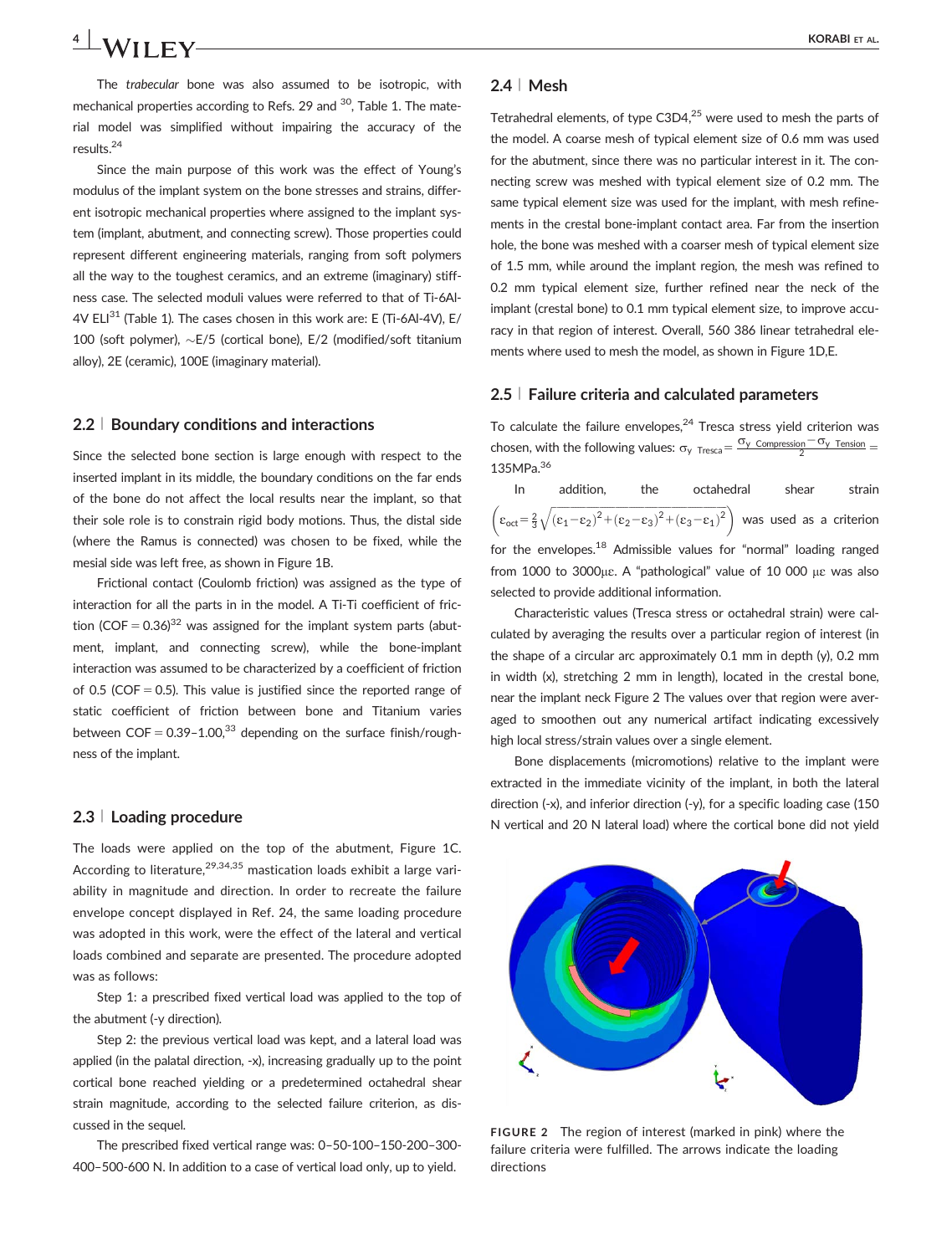

FIGURE 3 Tresca stress failure envelopes in the cortical bone for different Young's modulus of the implant system

for any of the selected Young's moduli cases. The rationale here was to identify the prescribed bone micromotions in the region of interest for the various cases of stiffness considered.

Finally, the octahedral shear strain distribution was extracted in the trabecular bone, for the specific loading case mentioned above in order to complement information retrieved for the cortical bone.

# 3 <sup>|</sup> RESULTS

#### 3.1 <sup>|</sup> Tresca stress

Figure 3 shows the failure envelope according to Tresca (shear) stress in the cortical bone.

It can first be noted that the failure envelope expands laterally with increasing values of Young's modulus. This amounts to the fact that stiffer implants can bear higher loads before reaching cortical bone yielding. The shape of the envelopes changes for values above and below E/2. Above this "threshold," one can observe a noticeable increase in the lateral load, whereas below this value, the lateral load bearing capacity shrinks markedly, which indicates significant deflections in the implant itself. The very soft implant (E/100) has the smallest failure envelope. It is also interesting to note that the "bone-like" implant ( $\sim$ E/5) offers a relatively poor resistance to the lateral applied load. The vertical admissible load is not significantly affected by the implant's stiffness and has a characteristic value of 450 N.

### 3.2 <sup>|</sup> Octahedral shear strain

The failure envelopes corresponding to the octahedral shear are shown in Figure 4. Three different values are considered, namely 1000, 3000, and 10 000  $\mu$ e, respectively. While the first 2 values bound the domain of desired bone strains leading to bone remodeling according to the mechanostat model, the third value is representative of pathological strains that can lead to bone resorption.

First, one must keep in mind that the 1000  $\mu$  envelope must be exceeded if bone resorption due to inactivity is to be avoided.

Concerning the lateral admissible load, the calculated values are small, and are probably achieved during normal mastication or other intraoral activity. Looking at the vertical component, one can note that only 50–60 N are requested to keep the bone active. The overall influence of the Young's modulus is minimal, so that using material with higher Young's modulus probably will not lead to bone resorption due to strain shielding.



FIGURE 4 Octahedral shear strain failure envelopes in the cortical bone for different Young's moduli of the Implant system. A, 1000 με. Β, 3000 με. C, 10 000 με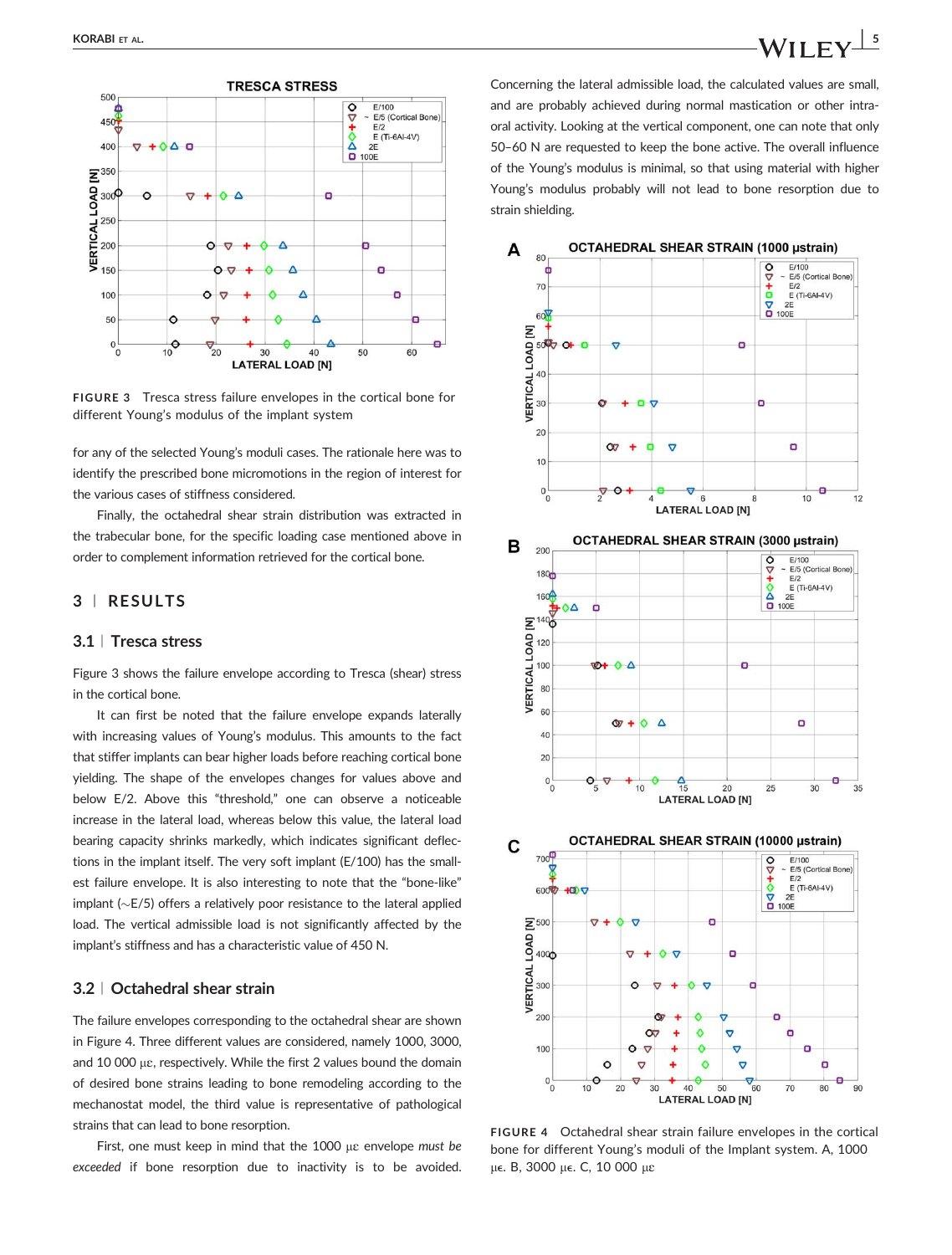

FIGURE 5 Lateral and vertical bone-implant micromotions near the crestal region

The  $3000 \mu \varepsilon$  envelope reveals a relative clustering of the admissible loads for all but the 100E stiffness case. Therefore, the upper strain range of the bone normal straining is relatively insensitive to the implant's material stiffness. The maximum normal load value of around 160 N is ideal for bone volume maintenance. When the lateral load is considered, the results indicate a beneficial increase of the admissible load with increasing stiffness values.

Considering the highest equivalent shear strain (10 000  $\mu$ c), one can notice again the same tendencies for the envelope evolutions that were observed for the Tresca shear stress criterion. Here too, the stiffer the implant, the higher the admissible loads that bring to this excessive strain value, which again indicates a beneficial effect of stiffer implants for cortical bone yielding. With that, one should note the relatively high value of the vertical load of 600–700 N.

# 3.3 <sup>|</sup> Horizontal and vertical bone-implant relative displacements

Figure 5 shows the calculated average bone displacement relative to the implant displacement in the region of interest for the various implant stiffness values.

A first observation is that the absolute value of the relative micromotions of the bone with respect to the implant are quite small, with a dominant vertical contribution. Here, it is important to remember that, contrary to the above failure envelopes, the calculated displacements correspond to only one loading case of 150 N vertical load and 20 N lateral load, noting that bone yielding has not occurred (considering Tresca stress failure envelopes) for this case irrespective of the material stiffness. The results clearly indicate that reduced implant stiffness induces larger relative micromotions as opposed to stiffer ones. Since relative micromotions are undesirable for the initial stages of osseointegration, one can see a positive shielding effect of those micromotions, when the implant stiffness is increased.

### 3.4 <sup>|</sup> Trabecular bone strains

The trabecular shear strain corresponding to 150 N vertical and 20 N lateral loads is shown in Figure 6. Note that the scale bar is identical for all the studied case. As the material's stiffness increases, one can observe a non-monotonic increase of the near-apical strain. While the reasons for this non-monotonic behavior are not fully clear, one can surmise that the implant stiffness plays an important role on the overall peri-implant strains, with some balance between the coronal and apical parts which result in a complex strain pattern between the cortical and the trabecular bone components. This part of the study does not represent a comprehensive study of the trabecular bone strains as it only involves one loading case. With that, it should be noted that the maximum strain level is of the order of 1.2%, which is quite small for this kind of bone macrostructure.<sup>29,30</sup> Consequently, the outcome of this specific study justifies that the emphasis be put on the cortical bone, as in this work.

## 4 <sup>|</sup> DISCUSSION

This study aims at elucidating the role of the dental implant material's stiffness on the load transfer mechanism to the surrounding bone. This is done from the designer's perspective, according to which the admissible loads are calculated based on 2 specific bone failure criteria, embodied in the presented failure envelopes. Those are stress-based, namely bone yielding (Tresca criterion), strain-based to reflect the mechanostat approach which defines a range of admissible octahedral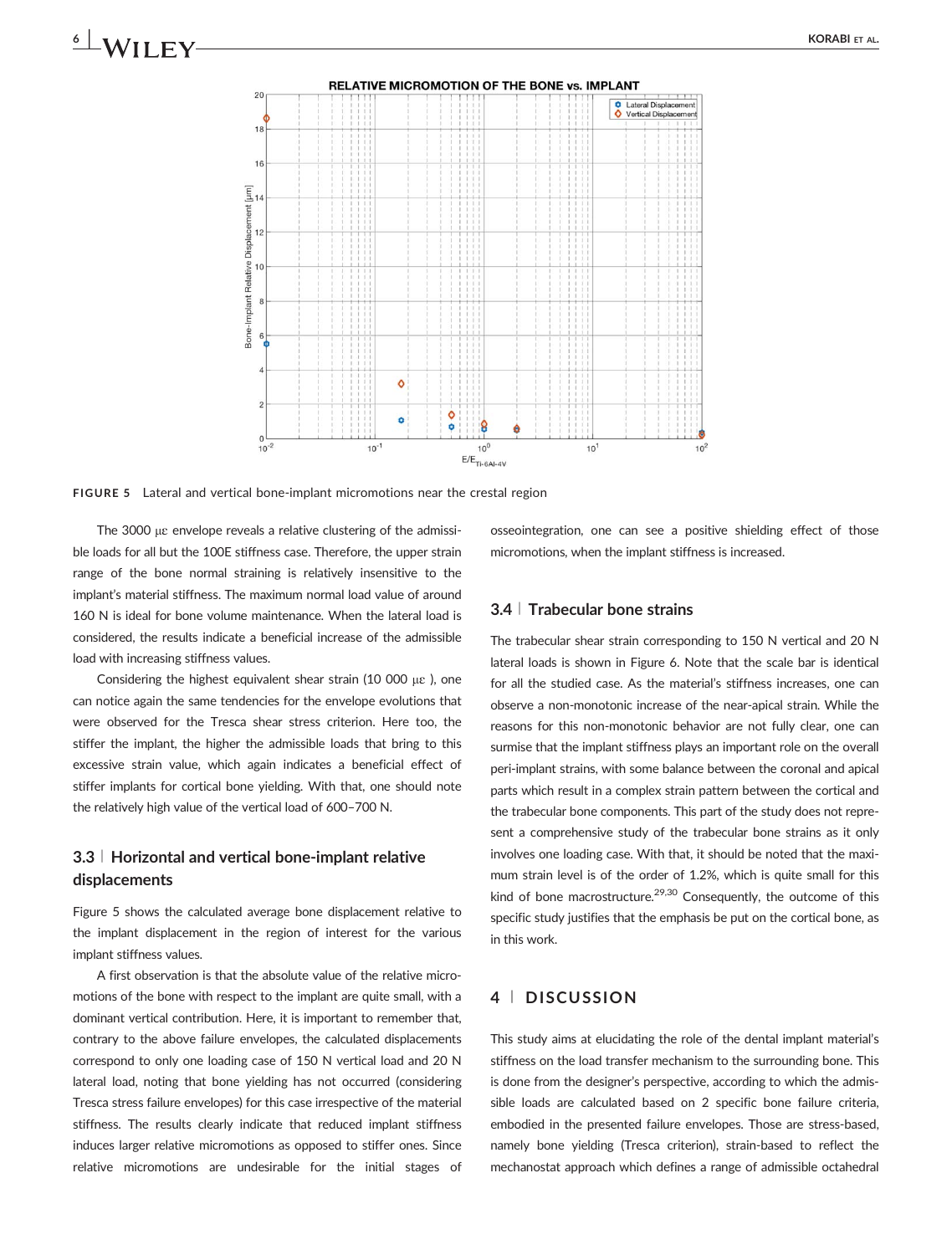# KORABI ET AL.  $\blacksquare$





FIGURE 6 Shear strain in the trabecular bone for the different Young's moduli

shear strains between 1000-3000  $\mu$ e,<sup>16</sup> and finally consider boneimplant micromotions for a selected loading case.

While the implant geometry and interfacial coefficient of friction are identical in each loading case, the materials stiffness is systematically varied from that of Titanium toward 2 extremes, namely very soft (polymer) and very hard (imaginary) materials, including the realm of steels and ceramics, as well as cortical bone.

Before further discussion of the results, it is important to pay attention to the interfacial coefficient of friction. The latter represents the mechanical state of the interface and it was set to 0.5 in this work. In their previous study, Korabi and colleagues<sup>24</sup> examined various frictional cases for one fixed Young's modulus value (Titanium). Their results indicated that setting aside the extreme cases of non-frictional or fully bonded interface, variations in the coefficient of friction had a minimal effect on the failure envelope, with a tendency to shrink it as the coefficient of friction increased, as in the case of progressing osseointegration. The exact same trend is expected to apply to the present results concerning stress and strain-related failure envelopes, so that a value of 0.5 can be considered as representative.

Concerning, the bone-implant micromotions, it should be noted that there are no micromotions at a perfectly bonded interface, as noted by Refs. 4 and <sup>5</sup>. Here, the relative motion must be defined away from the interface to account for the deformability of both the bone and the implant. Such a procedure may be tricky and was not pursued here. Instead, we considered a frictional interface for which slippage is allowed, as a representation of the primary state of the bone-implant interface prior to full osseointegration, noting that even that stage dos not correspond to a fully bonded state, as noted by Refs. 4 and  $5$  and others.

Irrespective of the failure criterion, the failure envelope approach clearly showed that an increase in the implant's stiffness will allow for safe application of larger loads, with a minor influence over the vertical load component only.

We also examined the bone-implant micromotions for one specific load case and observed that the latter are very small, irrespective of the implant's stiffness.

Likewise, the strain experienced by the trabecular bone in the apical region remains bounded and quite small irrespective of the implant's material.

Throughout the work, we could not pinpoint any kind of shielding effect over the stress, strain or micromotions. Contrary to the accepted paradigm, our study shows that higher stiffness implants are not only harmless to the jawbone but may even be beneficial in term of work loads.

While the 100E material does not exist, the E/100 material which corresponds to a polymeric implant was found to be the worst performer in this study. This is most likely because this material is more compliant than the bone itself and therefore "suffers" much more than the bone, and in that respect, polymers do not seem to be the best choice for dental implant materials.

Likewise, this study shows that one should not be reluctant to consider ceramic materials on the one hand, but also that investing in the development of more compliant implant materials is not justified by the results of our study.

At this stage, it should be noted that this study considers singlematerial implants with a well-defined stiffness. In view of the present results, it might be interesting to consider functionally graded materials (and perhaps geometries) that would be optimized to suit a selected failure envelope (or set of for strain-based criteria). The benefit of such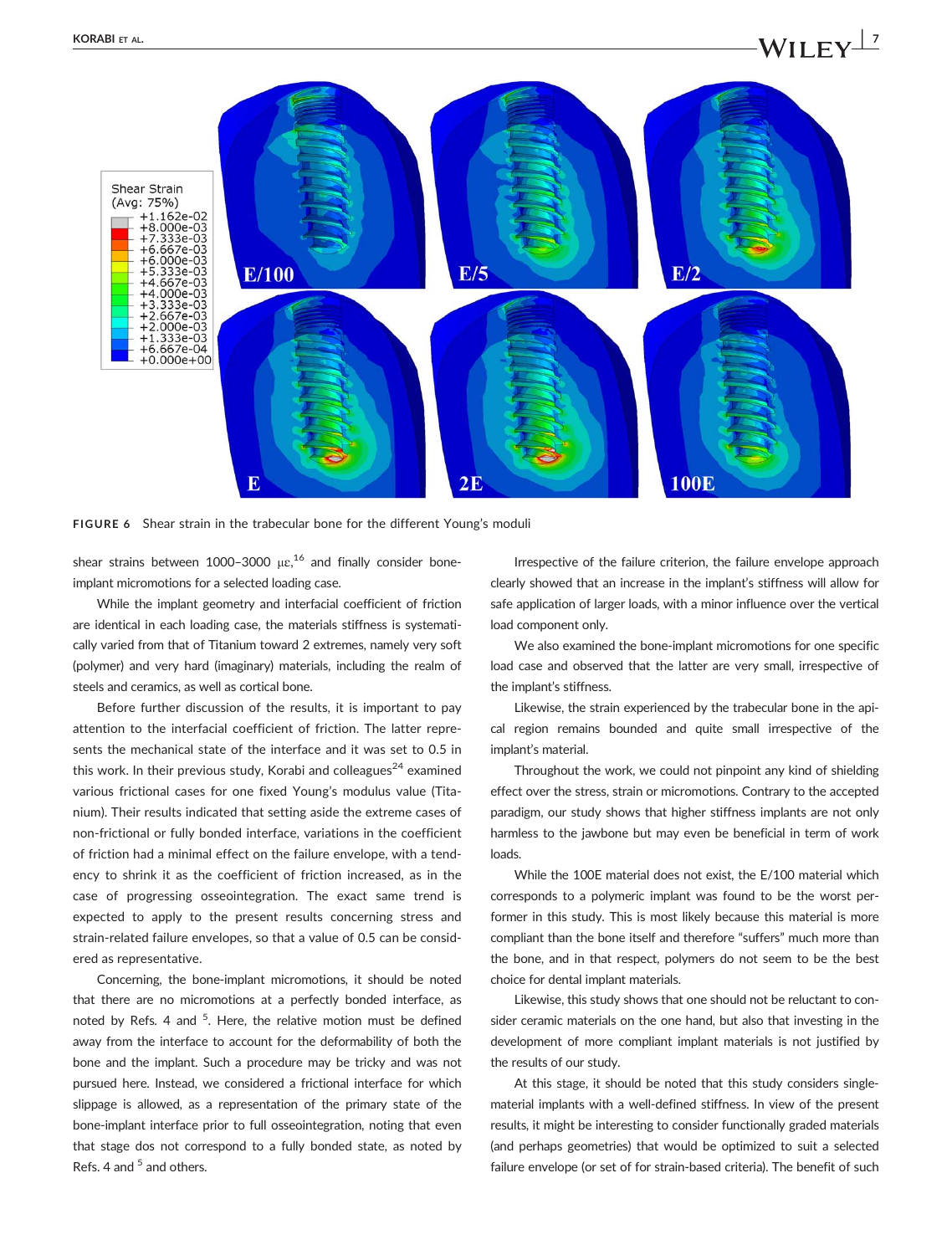# $8$   $\times$  KORABI ET AL.

graded materials has been demonstrated for orthopedic applications, 37,38 and their potential for dental applications deserves investigation using the failure envelope concept.

# 5 <sup>|</sup> CONCLUDING REMARKS

The influence of the dental implant materials' stiffness on their functionality was characterized using failure envelopes, in which both stress, strain and displacement-based failure criteria were considered for the cortical bone.

The failure envelope concept allows for a general characterization of the implants functionality for all possible combinations of applied loads and directions.

For stress/strain-based failure criteria, the calculations indicate that the stiffer materials allow for wider failure envelopes, and thus increased implant functionality.

As a result, matching the bone's compliance for the implant's material offers no advantage with respect to stiffer materials. On the contrary.

For very soft materials such as polymers, the failure envelope shrinks to its bare minimum due to excessive implant distortion, which is undesirable.

As the implant's compliance increases, the trabecular bone experiences smaller strains. However, whatever the implant's stiffness, the trabecular strains remain small.

When bone-implant micromotions are considered, higher stiffness implants are preferable as they reduce the calculated displacement values, even if the latter remain overall quite small.

This study contradicts the paradigm stating that higher compliance materials are preferable for dental implants, based on shielding assumptions, and in fact just points to the opposite.

The present results do not support the concept of stress, strain or displacement shielding for the bone-dental implant system.

#### CONFLICT OF INTEREST

All authors state that they have no conflicts of interest with respect to this work.

#### REFERENCES

- [1] Huiskes R, Weinans H, van Rietbergen B. The relationship between stress shielding and bone resorption around total hip stems and the effects of flexible materials. Clin Orthop Relat Res. 1992;(274):124– 134. doi:[10.1097/00003086-199201000-00014](info:doi/10.1097/00003086-199201000-00014)
- [2] Kuiper J, Huiskes R. The predictive value of stress shielding for quantification of adaptive bone resorption around hip replacements. J Biomech Eng. 1997;119:228–231.
- [3] Skerry TM. The response of bone to mechanical loading and disuse: fundamental principles and influences on osteoblast/osteocyte homeostasis. Arch Biochem Biophys. 2008;473:117–123.
- [4] Mathieu V, Vayron R, Richard G, et al. Biomechanical determinants of the stability of dental implants: influence of the bone-implant interface properties. J Biomech. 2014;47:3–13.
- [5] Haïat G, Wang H-L, Brunski J. Effects of biomechanical properties of the bone-implant interface on dental implant stability: from in silico approaches to the patient's mouth. Annu Rev Biomed Eng. 2013; 16:187–213.
- [6] Cilla M, Checa S, Duda GN. Strain shielding inspired re-design of proximal femoral stems for total hip arthroplasty. J Orthop Res. 2017. doi[:10.1002/jor.23540](info:doi/10.1002/jor.23540)
- [7] Lee W-T, Koak JY, Lim YJ, Kim SK, Kwon HB, Kim MJ. Stress shielding and fatigue limits of poly-ether-ether-ketone dental implants. J Biomed Mater Res B Appl Biomater. 2012;100:1044–1052.
- [8] Meireles S, Completo A, António Simões J, Flores P. Strain shielding in distal femur after patellofemoral arthroplasty under different activity conditions. J Biomech. 2010;43:477–484.
- [9] Sumitomo N, Noritake K, Hattori T, et al. Experiment study on fracture fixation with low rigidity titanium alloy: plate fixation of tibia fracture model in rabbit. J Mater Sci Mater Med. 2008;19:1581– 1586.
- [10] Özcan M, Hämmerle C. Titanium as a reconstruction and implant material in dentistry: advantages and pitfalls. Materials (Basel). 2012; 5:1528–1545.
- [11] Rouhi G, Tahani M, Haghighi B, Herzog W. Prediction of stress shielding around orthopedic screws: time-dependent bone remodeling analysis using finite element approach. J Med Biol Eng. 2015;35: 545–554.
- [12] Najeeb S, Zafar MS, Khurshid Z, Siddiqui F. Applications of polyetheretherketone (PEEK) in oral implantology and prosthodontics. J Prosthodont Res. 2016;60:12–19.
- [13] Asgharzadeh Shirazi H, Ayatollahi MR, Asnafi A. To reduce the maximum stress and the stress shielding effect around a dental implantbone interface using radial functionally graded biomaterials. Comput Methods Biomech Biomed Engin. 2017;20:750–759.
- [14] Wiskott H, Belser U. Lack of integration of smooth titanium surfaces: a working hypothesis based on strains generated in the surrounding bone. Clin Oral Implants Res. 1999;10:429–444.
- [15] Wolff J. The Law of Transformation of Bones. Berlin: Verlag Von August Hirschwald; 1892.
- [16] Frost HM. Wolff's Law and bone's structural adaptations to mechanical usage: an overview for clinicians. Angle Orthod. 1994; 64:175–188.
- [17] Frost HM. A 2003 update of bone physiology and Wolff s law for clinicians. Angle Orthod. 2004;74:3–15.
- [18] Piccinini M, Cugnoni J, Botsis J, Ammann P, Wiskott A. Numerical prediction of peri-implant bone adaptation: comparison of mechanical stimuli and sensitivity to modeling parameters. Med Eng Phys. 2016;38:1348–1359.
- [19] Osman R, Swain M. A critical review of dental implant materials with an emphasis on titanium versus zirconia. Materials (Basel). 2015;8:932–958.
- [20] Stoppie N, Van Oosterwyck H, Jansen J, Wolke J, Wevers M, Naert I. The influence of Young's modulus of loaded implants on bone remodeling: an experimental and numerical study in the goat knee. J Biomed Mater Res A. 2009;90:792–803.
- [21] Valiev RZ, Estrin Y, Horita Z, Langdon TG, Zechetbauer MJ, Zhu YT. Producing bulk ultrafine grained materials by severe plastic deformation. JOM. 2006;58:33–39.
- [22] Vaillancourt H, Pilliar RM, McCammond D. Finite element analysis of crestal bone loss around porous-coated dental implants. J Appl Biomater. 1995;6:267–282.
- [23] Piotrowski B, Baptista AA, Patoor E, Bravetti P, Eberhardt A, Laheurte P. Interaction of bone-dental implant with new ultra low